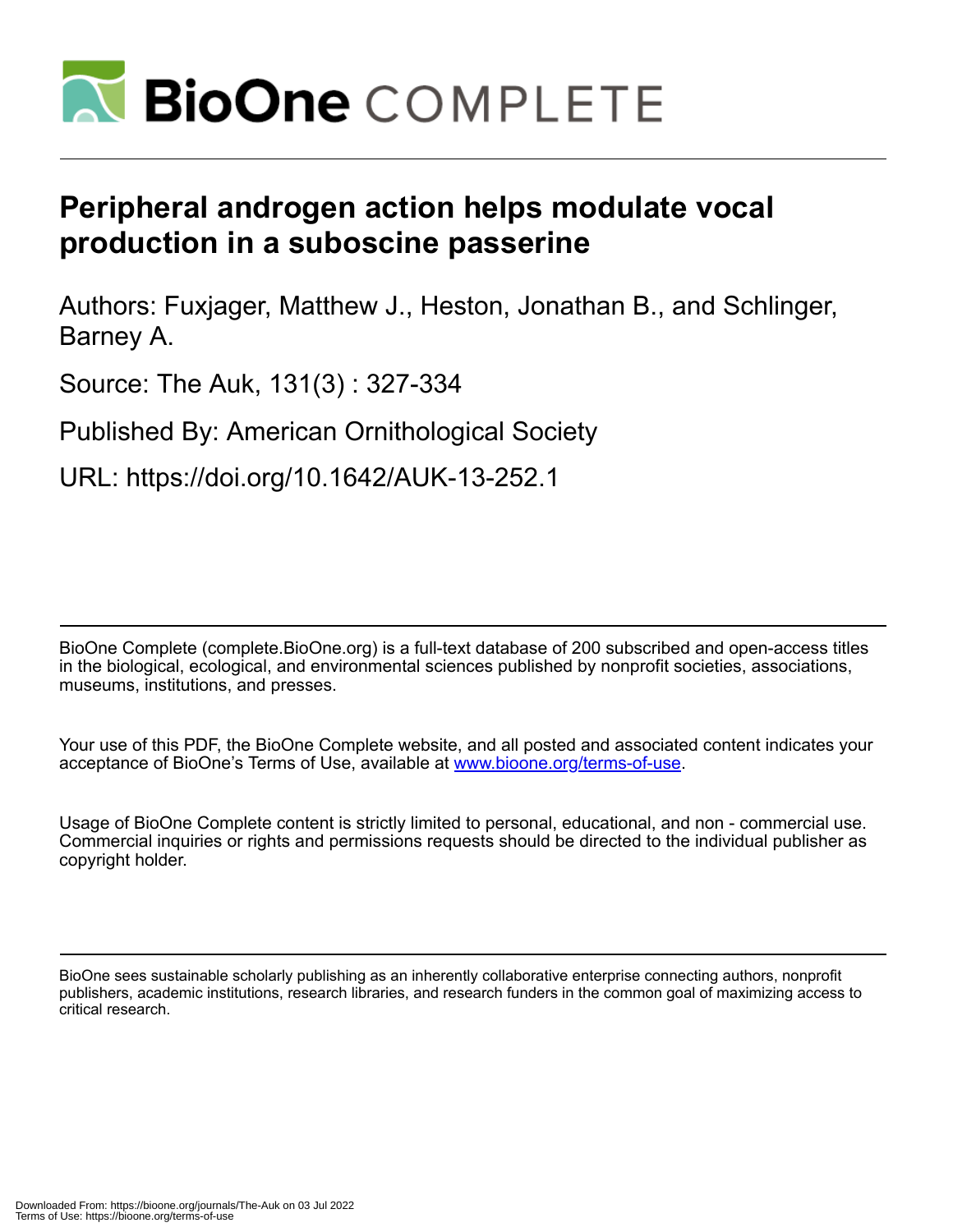

RESEARCH ARTICLE

# Peripheral androgen action helps modulate vocal production in a suboscine passerine

Matthew J. Fuxjager,<sup>1,2\*</sup> Jonathan B. Heston,<sup>1,3</sup> and Barney A. Schlinger<sup>1,2,4</sup>

<sup>1</sup> Department of Integrative Biology and Physiology, University of California, Los Angeles, California, USA<br>
<sup>2</sup> Laboratory of Neuroendocrinology, Brain Research Institute, University of California, Los Angeles, Californ

\* Corresponding author: mfoxhunter@gmail.com

Received February 21, 2014; Accepted March 18, 2014; Published May 28, 2014

# ABSTRACT

Androgenic activation of intracellular androgen receptors (AR) influences avian vocal production, though this has largely been investigated at the level of the brain. We investigated the influence of predominantly peripheral AR on vocal output in wild Golden-collared Manakins (Manacus vitellinus). In this suboscine species, males court females by performing acrobatic displays and by producing relatively simple chee-poo vocalizations. To assess whether peripheral AR influences the acoustic structure of these vocal signals, we treated reproductively active adult males with the peripherally selective antiandrogen bicalutamide and then measured phonation performance. Inhibiting AR outside of the central nervous system increased the duration of the chee note and decreased the fundamental frequency of the poo note. This treatment caused no discernable change to *chee-poo* frequency modulation or entropy. Our results show that activation of peripheral AR mediates note-specific changes to temporal and pitch characteristics of the Golden-collared Manakin's main sexual call. Thus, our study provides one of the first demonstrations that androgenic action originating outside of the brain and likely on musculoskeletal targets can modulate avian vocal production.

Keywords: androgen receptors, birdsong, Golden-collared Manakin, musculoskeletal system, peripheral nervous system, skeletal muscle, social behavior, song control system, syrinx, testosterone

# La acción de andrógenos periféricos ayuda a modular la producción vocal en un ave paserina suboscina

#### RESUMEN

La activación androgénica de los receptores de andrógenos (RA) intracelulares influye en la producción de vocalizaciones en las aves, aunque muchos de los trabajos que han investigado este asunto lo han hecho a nivel cerebral. Investigamos la influencia de los RA, predominantemente en la periferia, sobre la producción vocal en Manacus vitellinus. En esta especie de ave suboscina, los machos cortejan a las hembras haciendo despliegues acrobáticos y produciendo vocalizaciones relativamente simples (chii-pu). Para determinar si los RA periféricos influyen en la estructura acústica de estas señales vocales, tratamos machos adultos reproductivamente activos con bicalutamida, un antiandrógeno periféricamente selectivo, y luego medimos el desempeño de fonación. La inhibición de los RA por fuera del sistema nervioso central incrementó la duración de la nota *chii* y disminuyó la frecuencia fundamental de la nota pu. Este tratamiento no causó cambios discernibles en la modulación de frecuencias del llamado ni en su entropía. Estos datos muestran que la activación de los RA periféricos produce cambios específicos de cada nota en las características temporales y tonales del principal llamado sexual de M. vitellinus. Por lo tanto, nuestro estudio provee una de las primeras demostraciones de que la acción androgénica que se origina por fuera del cerebro, probablemente en blancos músculo-esqueléticos, puede modular la producción vocal en las aves.

Palabras clave: canto de aves, comportamiento social, Manacus vitellinus, músculo esquelético, receptores de andrógenos, siringe, sistema músculo-esquelético, sistema nervioso periférico, sistemas de control del canto, testosterona

# INTRODUCTION

Androgenic hormones act via intracellular androgen receptors (AR) to influence vertebrate social behavior

(Adkins-Regan 2005), and avian vocal production is a prime example of this trait. In some species, vocalizations are acoustically complex and require exquisite coordination between (1) central systems that govern sensorimotor

Direct all requests to reproduce journal content to the Central Ornithology Publication Office at aoucospubs@gmail.com

Q 2014 American Ornithologists' Union. ISSN 0004-8038, electronic ISSN 1938-4254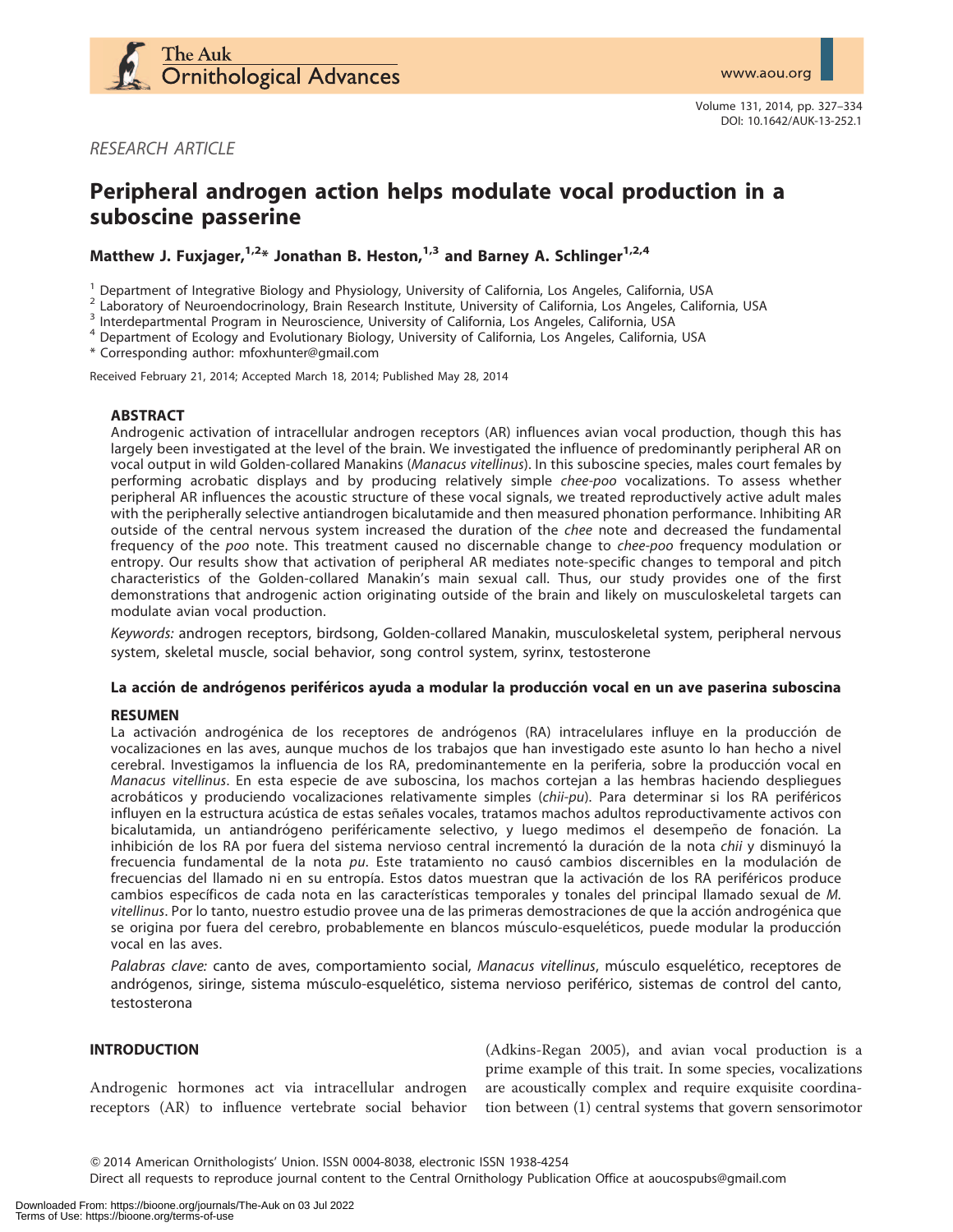and motor programming and (2) peripheral systems that govern the generation of sound (Schlinger 1997). In passerine birds, for example, males sing and/or call to attract mates (Catchpole and Slater 2008), and research has shown that androgens influence such behavior by changing the number of times that individuals sing and/or call (Silverin 1980, Nowicki and Ball 1989, Ketterson et al. 1992, P. G. McDonald et al. 2001, Kurvers et al. 2008), as well as the acoustic structure or makeup of these songs and/or calls (Deviche and Schumacher 1982, Groothuis and Meeuwissen 1992, Fusani et al. 1994, Galeotti et al. 1997, Cynx et al. 2005, Apfelbeck et al. 2012). However, in general, we know relatively little about where and how androgens act within the body to mediate acoustic parameters of bird songs and calls.

Most studies that have examined how androgens influence avian vocal production have focused at the level of the brain. The midbrain nucleus intercollicularis (nICO), for example, is an androgen-sensitive premotor region that regulates the calls of many species (Brown 1965, Cohen 1981, Cohen and Cheng 1982, Panzica et al. 1991). Additionally, in oscine songbirds, a higher-level song-control system underlies the learning and production of complex songs (see Jarvis et al. 2005), and androgenic hormones modulate this system in a way that presumably influences when and how songs are produced (Nottebohm 1980, Tramontin et al. 2003, Sartor et al. 2005). Despite this focus on the brain, it is also possible that androgens signal via AR in peripheral parts of the body. Musculoskeletal systems, for instance, can express abundant AR (Michel and Baulieu 1980, Brantley et al. 1993, Regnier and Herrera 1993, Bland 2000, Kawano et al. 2003, Monks et al. 2004, Feng et al. 2010, Wyce et al. 2010), and some of the tissues that compose these systems are essential for avian vocal production. The avian vocal organ, the syrinx, is a prime example: It not only expresses AR (Wade and Buhlman 2000, Veney and Wade 2004) but also influences acoustic parameters of vocal output, such as fundamental frequency  $(F_0)$ , frequency modulation (FM) and entropy (Goller and Suthers 1996, Riede et al. 2006, Elemans et al. 2008, Secora et al. 2012). Thus, in principle, this means that androgens have the capacity to act not only on the brain, but also on the musculature and cartilaginous structures that influence vocal filtering and production (Deviche and Schumacher 1982, Fusani et al. 1994). To date, such effects have been studied infrequently.

Here, we examine how activation of AR mainly outside of the central nervous system (CNS) influences acoustic production in the Golden-collared Manakin (Manacus vitellinus). This suboscine passerine species inhabits Panamanian rainforests. Males regularly perform elaborate courtship displays that involve mechanical ''wing-snaps'' and rapid dancing routines over the forest floor (Schlinger et al. 2013). As part of this sexual repertoire, males also



FIGURE 1. Narrow-band spectrograph of a chee-poo call from a reproductively active adult male Golden-collared Manakin.

broadcast simple chee-poo calls (Figure 1), although such vocalizations are produced independently of physical maneuvering. Females use the *chee-poo* in choosing mates, which suggests that these calls are adaptive and that their underlying mechanisms are influenced by sexual selection (Barske et al. 2011). Thus, like many other manakin species (Durães et al. 2011), Golden-collared Manakins utilize vocalizations as an important component of their reproductive and territorial behavior.

To inhibit AR primarily in the periphery, we treated reproductively active adult male Golden-collared Manakins with the antiandrogen bicalutamide (BICAL). This pharmacological agent blocks AR peripherally without affecting AR centrally (Freeman et al. 1989, Furr 1989). We have verified that BICAL acts in a peripherally selective manner in the study species, in that it significantly disrupts the expression profiles of known androgen-dependent genes peripherally but does not significantly affect expression of androgen-dependent genes in the brain (Fuxjager et al. 2013). Additionally, we have shown that, within days of treatment, BICAL decreases the rates at which males perform wing-snaps and courtship dances; BICAL administration does not, however, significantly influence the rate at which males produce chee-poos (Fuxjager et al. 2013). Those results suggest that inhibition of peripheral AR changes the physicality of male courtship behavior. Given that the syrinx (the avian vocal organ) of the Golden-collared Manakin expresses large amounts of AR compared with other passerine species (Feng et al. 2010), we asked, in the present study, whether blocking AR in peripheral tissues that contribute to phonation, such as the syrinx, over the same period similarly disrupts acoustic production.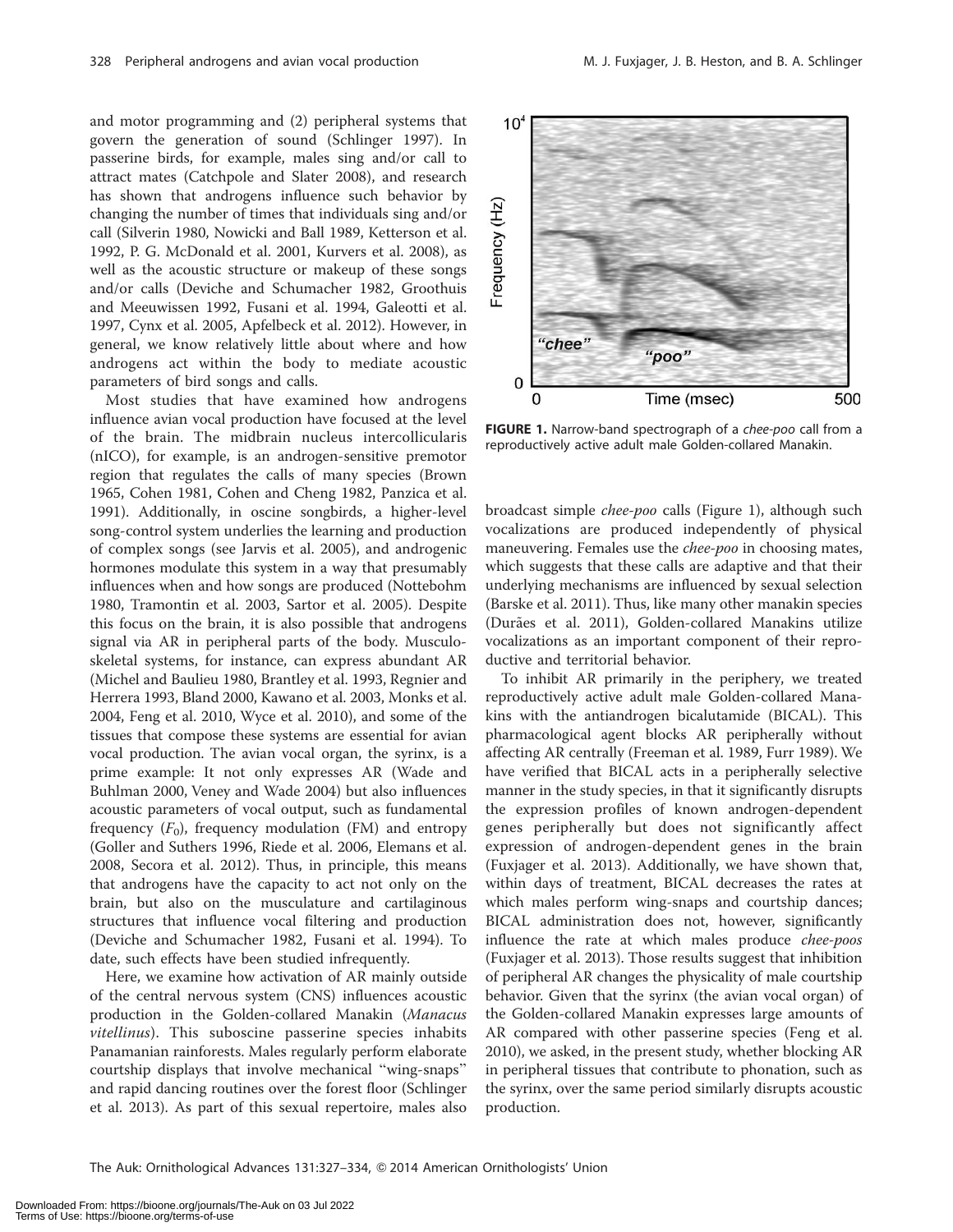To address this question, we assessed the acoustic features of the chee-poos recorded from those wild males treated with BICAL or control implants (from Fuxjager et al. 2013). We specifically focused on measurements of *chee-poo* pitch  $(F_0)$ , degree of sound change over time (FM), and tonal purity (entropy), because these characteristics can be affected by peripheral sound-generating structures (Goller and Suthers 1996, Riede et al. 2006, Elemans et al. 2008, Secora et al. 2012). We also measured the duration of the notes within the chee-poo.

# METHODS

#### Experimental Design

We studied reproductively active adult male Goldencollared Manakins during the height of the breeding season (February–April) at the Smithsonian Tropical Research Institute in Gamboa, Panama. Birds were captured via passive mist netting and then weighed, uniquely leg-banded for future identification, and randomly assigned to 1 of 2 treatment groups. In the first group, males ( $n = 6$ ) received a time-release implant that emitted  $0.25$  mg day<sup>-1</sup> of the peripherally selective antiandrogen BICAL for 21 days (Innovative Research of America, Florida, USA; dose = 12.5 mg kg $^{-1}$  day $^{-1}$ ). In the second group, males  $(n = 6)$  received a control implant that was identical in every way but emitted no BICAL. Implants measured 1.6  $\times$  5 mm (height  $\times$ diameter) and were placed subcutaneously on the bird's back at the base of its neck. Implantation procedures are described in detail elsewhere (Fusani et al. 2007, Fuxjager et al. 2013). Notably, implantation is quick ( $\sim$ 2 min) and does not complicate the birds' health or activity levels (Fuxjager et al. 2013).

Birds came from a total of 7 leks, with at least 2–10 birds lek $^{-1}$ . In 5 of these leks that contained  $\geq$ 4 displaying males, we used 2 birds  $\text{lek}^{-1}$  (each of these birds was assigned to a different treatment group). In 2 of these 7 leks that contained  $\leq$ 3 displaying males, we used only 1 bird lek<sup>-1</sup>. In one instance, this bird was assigned to the BICAL group, and in the other instance this bird was assigned to the control group. Ultimately, we obtained data from 4 males group<sup>-1</sup>, given that some males ( $n = 2$  group<sup>-1</sup>) did not chee-poo during the tape-recorded observational session (see below).

#### Bicalutamide

In vertebrates, BICAL acts as a potent antiandrogen that blocks AR exclusively outside of the CNS (Freeman et al. 1989, Furr 1989, Furr and Tucker 1996). For example, Freeman et al. (1989) injected animals with radio-labeled BICAL and found significant accumulation of radioactivity in all of the peripheral organs examined, but not within the brain. Moreover, treatment with modest amounts of BICAL (sufficient to block peripheral AR) had no effect on the androgen-dependent mammalian hypothalamic– pituitary–gonadal axis (Freeman et al. 1989, Furr 1989). As noted above, we had previously validated the efficacy of BICAL in the study species by examining central and peripheral androgen-dependent gene expression: The BICAL-treated birds appeared to be healthy and displayed the same overall activity and locomotor abilities as nontreated birds (Fuxjager et al. 2013).

After implantation, males were immediately released onto the lek from which they were captured. Each bird returned to its respective display arena, and some individuals were witnessed displaying within minutes of implantation and release.

#### Chee-poo Recordings

Each bird was observed for a 10-day period after implantation. We selected this time frame because past work had shown that BICAL inhibited display behavior beginning on the first day after treatment and through the following 10 days thereafter (these data, including the frequency of chee-poo production, are provided in Fuxjager et al. 2013). Each observation session lasted 30 min, occurring between 0700 and 0900 hours and between 1200 and 1630 hours, when the birds' activity levels were highest (Stein and Uy 2006, Fusani et al. 2007). Observers sat  $\sim$ 10 m from the display arena and provided birds with a 15-min habituation period before collecting data. In a randomly selected subset of observation sessions over the 10-day period, chee-poos were tape-recorded using a Sennheiser microphone (K6 series, model ME66) and a Sony TC-D5M Professional tape recorder (sample rate  $=$  48 KHz; 16-bit dynamic range). Sound files were digitized from the recorder using Audacity Audio Editor. Multiple chee-poos from each individual were recorded (range: 3–6), and only chee-poos that were definitively determined to be from the focal animal were used for analysis.

We used Praat Phonetics software to generate spectrograms of each *chee-poo* (window length  $=$  5 msec; dynamic range  $= 70$  dB), and from these we measured both the duration and the  $F_0$  of each note. Duration was determined by selecting the beginning and end of each note with the cursor; we carefully avoided inclusion of the echo at each note's end. The  $F_0$  for each note was computed by averaging  $F_0$  measurements determined (via Praat) at 10msec intervals along each note's base (fundamental) frequency band. Finally, we used the free, open-code software Sound Analysis Pro to calculate the FM and Weiner entropy of each note.

#### Statistical Analysis

For each acoustic variable, we used a separate general linear mixed model to examine the effects of both BICAL treatment and note (chee vs. poo). As such, BICAL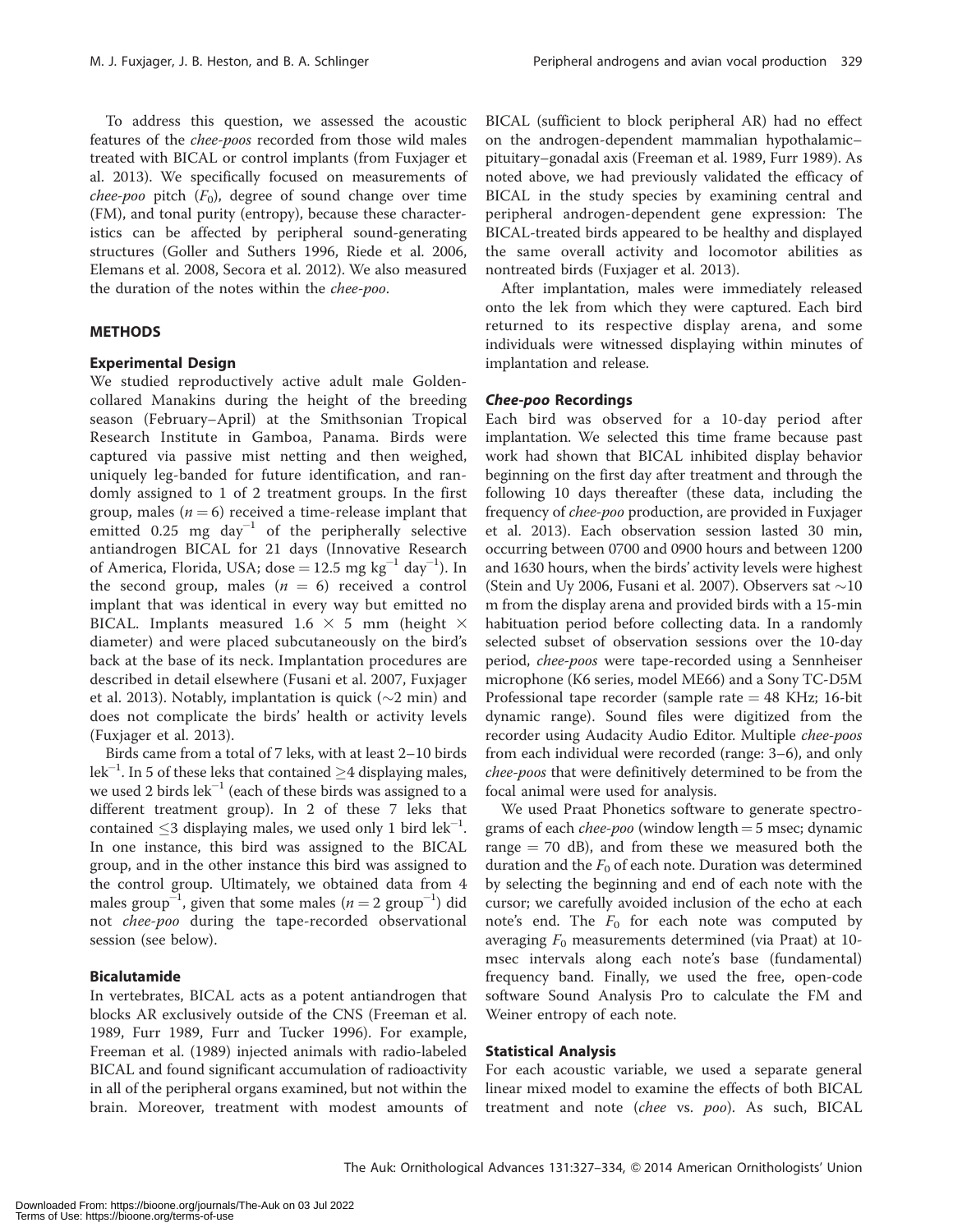| Metric                    | Chee note (mean $\pm$ SE)           |                                   | Poo note (mean $\pm$ SE) |              | <b>Statistics</b> |                                                                                                 |                      |
|---------------------------|-------------------------------------|-----------------------------------|--------------------------|--------------|-------------------|-------------------------------------------------------------------------------------------------|----------------------|
|                           | Control                             | <b>BICAL</b>                      | Control                  | <b>BICAL</b> | Treatment         | Note                                                                                            | Interaction          |
| Duration (msec)           | $91.1 \pm 6.6$                      | $110.5 \pm 5.8$                   |                          |              |                   | $176.5 \pm 5.4$ $175.6 \pm 6.0$ $F_{1,5.87} = 0.24$ $F_{1,55.91} = 206.95$ $F_{1,55.91} = 4.04$ |                      |
| $F_0$ (Hz)                | $2,913.1 \pm 8.6$ 2,909.9 $\pm$ 7.7 |                                   |                          |              |                   | 2,207.1 ± 4.6 2,092.4 ± 4.7 $F_{1.650} = 1.85$ $F_{1.241.55} = 896.65$ $F_{1.241.55} = 6.07$    |                      |
| FM (arbitrary units)      | $25.3 \pm 1.7$                      | $22.9 \pm 1.6$                    |                          |              |                   | 27.3 ± 1.2 24.81 ± 1.38 $F_{1.432} = 2.50$ $F_{1.48,72} = 2.19$ $F_{1.48,72} = 0.001$           |                      |
| Entropy (arbitrary units) |                                     | $-1.95 \pm 0.18$ $-1.90 \pm 0.12$ |                          |              |                   | $-2.6 \pm 0.3$ $-3.00 \pm 0.13$ $F_{1.5.81} = 0.49$ $F_{1.48.83} = 102.85$                      | $F_{1.48,83} = 3.78$ |

TABLE 1. Sound characteristics of the Golden-collared Manakin's chee-poo vocalization and linear mixed-model results for the effects of bicalutamide (BICAL) treatment and note (chee vs. poo). Statistical results in bold denote significant effects ( $P < 0.05$ ) of each model.

treatment and note were included in each model as a fixed factor, whereas bird identity was also included as a random factor. Significant interactions were followed by a calculation of the percent change between control and BICAL treatment for each note. We were unable to collect large numbers of chee-poos from each focal individual across the entire 10-day observation period, so we were unable to include treatment time in our model as a fixed factor.

# RESULTS

The chee-poo is a 2-note call in which a chee note always precedes a poo note (Figure 1). On average, the chee note by itself is shorter in duration than the poo note. The chee note also has a higher  $F_0$  and greater entropy than the *poo* note. There is, however, no discernable difference in FM between these 2 separate notes (Table 1).

Although BICAL treatment does not induce a singular main effect on any of the measured acoustic parameters (Table 1), this antiandrogen does exert note-specific effects on specific acoustic characteristics. Namely, both the duration and  $F_0$  of the *chee-poo* are influenced by a significant BICAL  $\times$  note interaction (Table 1). With respect to call duration, this effect is driven by a BICALinduced increase in the duration of the *chee* by  $\sim$ 21% ( $\sim$ 20 msec), with virtually no effect on the duration of the *poo* (Figure 2A). The magnitude of this note-specific change in duration is greater than the likely error in measuring the onset and offset of sound in relatively low signal-to-noise ratios, which in our experience is  $\sim$ 3 msec. Next, for call  $F_0$ , BICAL has a negligible effect on the chee but decreases the  $F_0$  of the *poo* by  $>5\%$  ( $\sim$ 115 Hz; Figure 2B). Neither FM nor entropy is affected by a BICAL  $\times$  note interaction (Table 1).

# **DISCUSSION**

We examined how AR influences the structure and sound features of the Golden-collared Manakin's adaptive cheepoo call. We found that by using BICAL to block AR in a peripherally selective manner, we changed the call's temporal and pitch characteristics. These results suggest that activation of AR populations outside of the brain and spinal cord has the ability to mediate acoustic properties of a vocal signal in this species. Our results also show that BICAL treatment does not affect other sound elements of the chee-poo, such as the degree of frequency change over time (FM) and/or tonal purity (entropy). Effects on entropy may, in theory, be difficult to discern, because our recordings were obtained from animals in nature, a setting which is relatively more ''noisy'' than a controlled laboratory environment. However, metrics such as FM should be easily detected from wild birds in field settings; the absence of any effect of BICAL on this vocal parameter therefore points to the generally selective influence of BICAL on vocal output. In other words, the blockade of AR outside of the CNS does not induce a dramatic change in the chee-poo itself, but instead subtly changes the way in which certain components of vocal signals are produced. Our results provide compelling evidence that peripheral activation of AR plays a role in guiding avian phonation more-or-less independently of central activation of AR.

BICAL does not affect acoustic output by suppressing an individual's health or by altering its social motivation, the latter of which is likely driven by central actions of androgen (Fusani et al. 2007). Previous studies of these birds show that BICAL treatment does not change the rates at which males broadcast chee-poos around their lek (Fuxjager et al. 2013) and has no effect on an individual's activity, feeding behavior, and general social arousal (Fuxjager et al. 2013). Thus, BICAL treatment appears to drive the observed effects on sound characteristics of the chee-poo by inhibiting androgenic activity via AR on peripheral substrates that are either directly or indirectly related to sound generation.

# Peripheral Androgens and Vocal Control

Birds given BICAL not only increase the duration of chee notes by  $\sim$ 20 msec (21%), but also reduce the  $F_0$  of poo notes by  $\sim$ 115 Hz. These findings are consistent with other work that similarly shows androgen-dependent changes in the acoustic ''content'' of vocal production. In male Black Redstarts (Phoenicurus ochruros), for instance, inhibition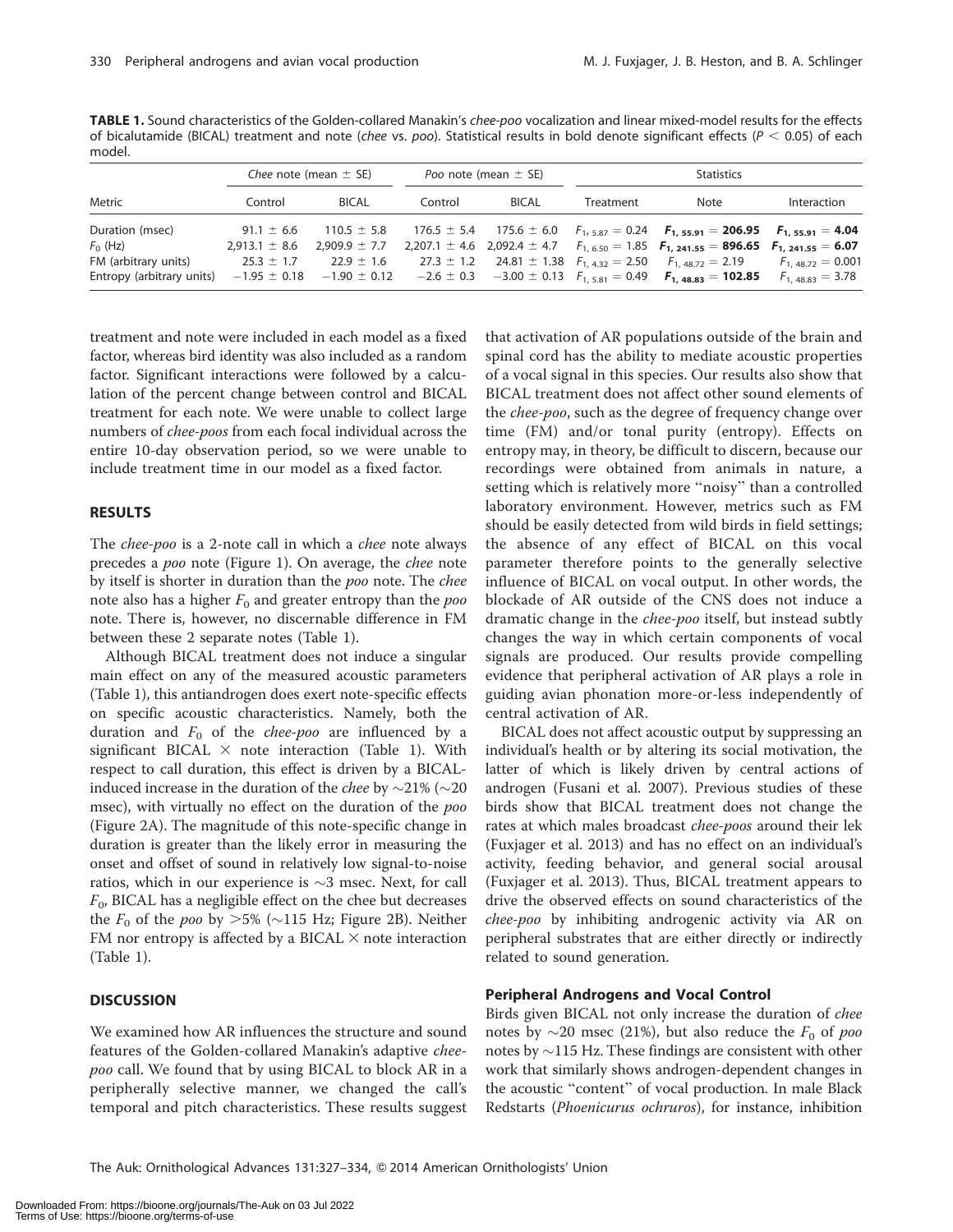

FIGURE 2. Note-specific changes in acoustic parameters of the *chee-poo* after bicalutamide (BICAL) treatment. (A) Percent change in the length, or duration, of each note. (B) Percent change in the fundamental frequency  $(F_0)$  of each note.

of androgenic and estrogenic action induced shifts of  $\sim$ 300 Hz in frequency parameters of aggressive song (Apfelbeck et al. 2012). Likewise, in male Zebra Finches (Taeniopygia guttata), long-term testosterone implantation caused a  $\sim$ 100 Hz decrease in the  $F_0$  of directed sexual song (Cynx et al. 2005). Given that the effects reported in these past studies generally mirror, in magnitude, those reported here, it is tempting to conclude that the peripheral AR influences song production in numerous avian species.

Equally interesting is that the effects of BICAL on acoustic output occur within days of treatment, which is consistent with BICAL's impact on physical display behavior (Fuxjager et al. 2013). Nonetheless, this result stands in contrast to work by Cynx et al. (2005), which showed that some effects of testosterone on acoustic output require a month to emerge. This difference may result from interspecific variation in AR expression in peripheral sound-producing tissues such as the syrinx, given that Golden-collared Manakins express more AR mRNA in this organ than Zebra Finches (Feng et al. 2010). Of course, we cannot rule out the possibility that effects of BICAL on manakin vocal production differ in other ways in response to longer-term AR blockade.

These data raise two important questions: (1) Where do androgens act in the periphery to influence vocal duration and pitch? and (2) What do androgens do to these tissues to effectuate such changes? Musculoskeletal systems that modify sound production include the syrinx, expiratory and intercostal muscles, and upper vocal tract (Wild et al. 1998, Suthers et al. 2002, Goller and Riede 2013); thus, these tissues may be substrates on which peripheral AR influences vocal production. We suspect that the syrinx is the prime organ through which this occurs, because it sits at the tracheo–bronchial junction and controls intertracheal sound-generating labia (Goller and Riede 2013). The muscles and labia of the syrinx contain AR, which makes these tissues susceptible to functional and/or morphological changes in response to androgenic action (Veney and Wade 2004, Feng et al. 2010). Blocking syringeal AR may therefore alter (1) the ability of the organ's musculature to appropriately control labial movement during expiration and/or (2) the structural constitution of the extracellular matrix and epithelium that make up and determine the labia's oscillatory (i.e. sound-generating) properties. Both of these tissues respond to steroid hormones, including androgens (Luine et al. 1983, Abitbol et al. 1999, Wade and Buhlman 2000, Chan et al. 2007).

These results do not exclude the possibility that activation of peripheral AR modulates central systems that regulate manakin vocal production. Stimulation of AR in skeletal muscle can influence the morphology of innervating motor neurons (Rand and Breedlove 1995), such that inhibition of peripheral AR may change the properties of the retrograde signaling that underlies muscle–CNS feedback. These effects may influence how the chee-poo is produced and may even explain the change in call duration, given evidence that the brain controls this acoustic variable (Long and Fee 2008).

# Functional Significance

In Golden-collared Manakins, circulating testosterone is elevated at the onset of the breeding season and activates display behavior (Schlinger et al. 2013). We suspect that elevated androgen levels act to fine-tune acoustic performance. As a consequence, BICAL treatment likely induces a peripherally specific "nonreproductive" state by blocking AR exclusively outside of the brain (Day et al. 2007, Schlinger et al. 2013). The shifts in acoustic parameters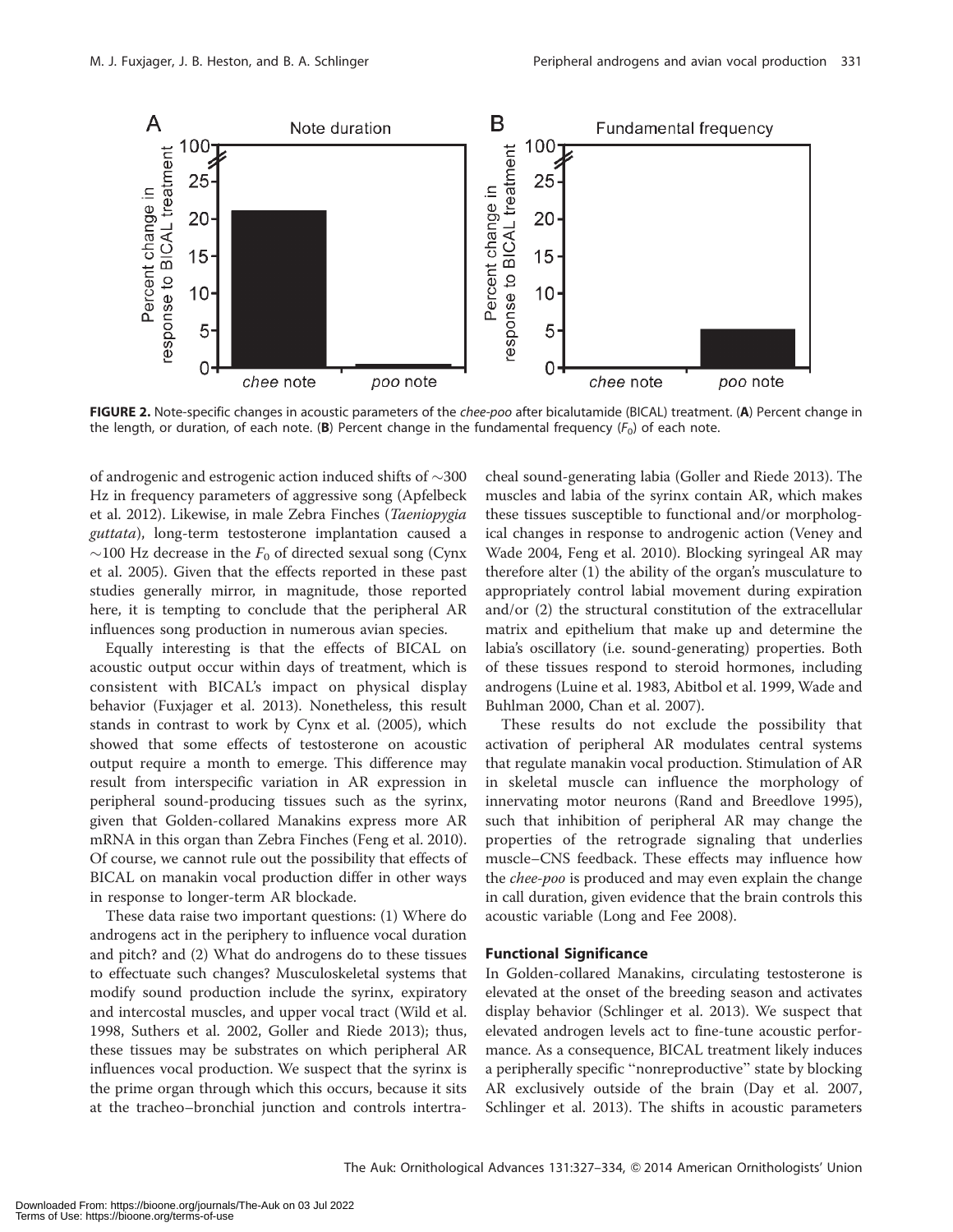that we document here appear to deviate significantly from the apparent natural variation that otherwise exists in control birds, even though the magnitude of these changes in and of themselves is relatively small. Birds listening to the calls of treated males are therefore likely to perceive such differences in acoustic content that we document (Nelson 1988), and this may explain why information from the chee-poo is supposedly used both by females in choosing mates (Barske et al. 2011) and by males in competing with one another (D. B. McDonald et al. 2001).

It is more difficult to assess how acoustic content affects chee-poo function, because we know so little about how note duration,  $F_0$ , FM, and entropy are related to female choice and/or male–male interactions. Most studies that have attempted to manipulate these acoustic parameters did so in a way that simultaneously altered other factors intrinsic to male quality (McDonald 1989, Alatalo et al. 1990). Work on Zebra Finches has avoided this limitation and shown that gross manipulations of vocal production dramatically shape courtship success (Tomaszycki and Adkins-Regan 2005). In the case of the chee-poo, we expect that call duration and  $F_0$  similarly contain salient information that is relevant to social interactions, including the solicitation of female copulations. In particular, these features of the call may be honest indicators of male quality, given that they are guided by androgenic action, which is considered "costly" (Ketterson et al. 1992).

#### Phylogenetic Considerations

Our results highlight that androgens are capable of modulating the song of a suboscine passerine. Most work investigating the effects of sex steroids on vocal performance have utilized oscine passerine birds (Barker et al. 2004). One of the main functional characteristics that distinguish these suborders is the inability of suboscine birds, including Golden-collared Manakins (Saldanha et al. 2000), to learn songs during development and the lack of any defined song-control system in the brain (Kroodsma and Konishi 1991). In suboscines, it is likely that androgens act primarily on the midbrain nICO to drive the motor programming of call production (Cohen 1981, Cohen and Cheng 1982). It is also possible that suboscine birds rely on androgenic mediation of peripheral substrates as a means of sound control. Future work should more closely consider the contributions of peripheral and central androgenic action on avian vocal production, particularly in the suboscine avian suborder.

#### ACKNOWLEDGMENTS

We thank F. Goller for thought-provoking discussions of the data, as well as K. Longpre for assistance implanting birds. We thank M. Rensel for guidance with the statistical methods. Finally, we thank the Smithsonian Tropical Research Institute

(STRI) and its administrative staff for their assistance with this project, as well as Autoridad Nacional del Ambiente and the Autoridad del Canal de Panama for permission to conduct the studies. Animal Care and Use Committees at the University of California, Los Angeles (UCLA), and STRI approved all the methods used. M.J.F. was supported in part by a National Institutes of Health Training Grant (T32 HD007228, awarded to the Laboratory of Neuroendocrinology at UCLA). A National Science Foundation grant (IOS-0646459, to B.A.S.) supported this research.

#### LITERATURE CITED

- Abitbol, J., P. Abitbol, and B. Abitbol (1999). Sex hormones and the female voice. Journal of Voice 13:424–446.
- Adkins-Regan, E. (2005). Hormones and Animal Social Behavior. Princeton University Press, Princeton, NJ, USA.
- Alatalo, R. V., C. Glynn, and A. Lundberg (1990). Singing rate and female attraction in the Pied Flycatcher: An experiment. Animal Behaviour 39:601–603.
- Apfelbeck, B., S. Kiefer, K. G. Mortega, W. Goymann, and S. Kipper (2012). Testosterone affects song modulation during simulated territorial intrusions in male Black Redstarts (Phoenicurus ochruros). PloS ONE 7:e52009.
- Barker, F. K., A. Cibois, P. Schikler, J. Feinstein, and J. Cracraft (2004). Phylogeny and diversification of the largest avian radiation. Proceedings of the National Academy of Sciences USA 101:11040–11045.
- Barske, J., B. A. Schlinger, M. Wikelski, and L. Fusani (2011). Female choice for male motor skills. Proceedings of the Royal Society of London, Series B 278:3523–3528.
- Bland, R. (2000). Steroid hormone receptor expression and action in bone. Clinical Science 98:217–240.
- Brantley, R. K., M. A. Marchaterre, and A. H. Bass (1993). Androgen effects on vocal muscle structure in a teleost fish with inter- and intra-sexual dimorphism. Journal of Morphology 216:305–318.
- Brown, J. L. (1965). Vocalization evoked from the optic lobe of a songbird. Science 149:1002–1003.
- Catchpole, C. K., and P. J. B. Slater (2008). Bird Song: Biological Themes and Variations, second edition. Cambridge University Press, Cambridge, UK.
- Chan, R. W., M. Fu, L. Young, and N. Tirunagari (2007). Relative contributions of collagen and elastin to elasticity of the vocal fold under tension. Annals of Biomedical Engineering 35:1471–1483.
- Cohen, J. (1981). Hormones and midbrain mediation of courtship behavior in the male Ring Dove (Streptopelia risoria). Journal of Comparative and Physiological Psychology 95:512–528.
- Cohen, J., and M. F. Cheng (1982). Effects of testosterone metabolites and estrogen in the midbrain control of courtship behavior in the male Ring Dove (Streptopelia risoria). Neuroendocrinology 34:64–74.
- Cynx, J., N. J. Bean, and I. Rossman (2005). Testosterone implants alter the frequency range of Zebra Finch songs. Hormones and Behavior 47:446–451.
- Day, L. B., L. Fusani, E. Hernandez, T. J. Billo, K. S. Sheldon, P. M. Wise, and B. A. Schlinger (2007). Testosterone and its effects on courtship in Golden-collared Manakins (Manacus vitelli-

The Auk: Ornithological Advances 131:327-334, © 2014 American Ornithologists' Union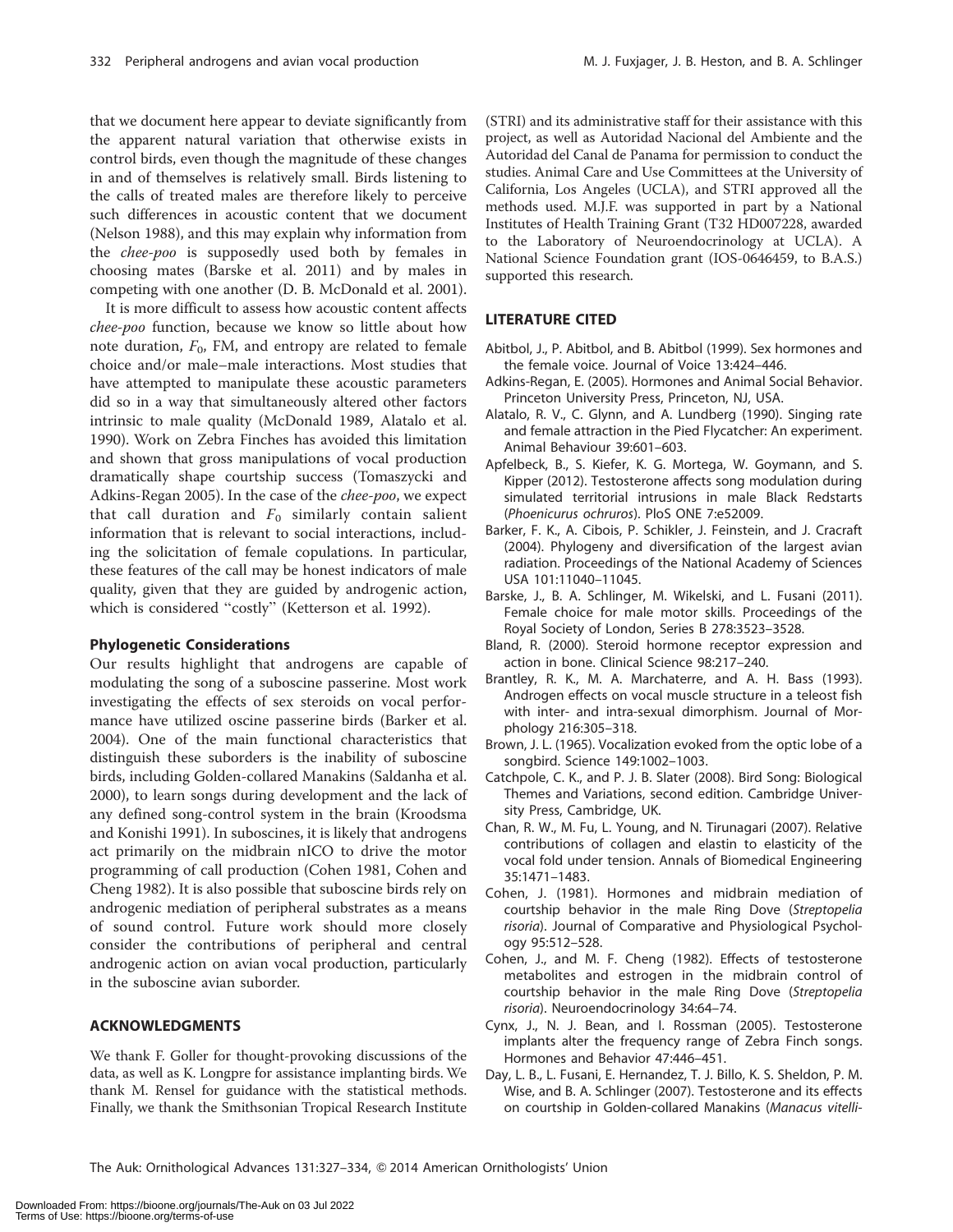nus): Seasonal, sex, and age differences. Hormones and Behavior 51:69–76.

- Deviche, P., and M. Schumacher (1982). Behavioural and morphological dose-responses to testosterone and to 5adihydrotestosterone in the castrated male Japanese Quail. Behavioural Processes 7:107–121.
- Durães, R., J. G. Blake, B. A. Loiselle, T. B. Ryder, W. P. Tori, and J. R. Hidalgo (2011). Vocalization activity at leks of six manakin (Pipridae) species in eastern Ecuador. Ornitologia Neotropical 22:437–445.
- Elemans, C. P. H., A. F. Mead, L. C. Rome, and F. Goller (2008). Superfast muscles control song production in songbirds. PloS ONE 3:e2581.
- Feng, N. Y., A. Katz, L. B. Day, J. Barske, and B. A. Schlinger (2010). Limb muscles are androgen targets in an acrobatic tropical bird. Endocrinology 151:1042–1049.
- Freeman, S. N., W. I. P. Mainwaring, and B. J. A. Furr (1989). A possible explanation for the peripheral selectivity of a novel non-steroidal pure antiandrogen, Casodex (ICI 176,334). British Journal of Cancer 60:664–668.
- Furr, B. J. A. (1989). ''Casodex'' (ICI 176,334)—A new, pure, peripherally-selective anti-androgen: Preclinical studies. Hormone Research 32:69–76.
- Furr, B. J. A., and H. Tucker (1996). The preclinical development of bicalutamide: Pharmacodynamics and mechanism of action. Urology 47(Supplement 1A):13–25.
- Fusani, L., L. Beani, and F. Dessi-Fulgheri (1994). Testosterone affects the acoustic structure of the male call in the Grey Partridge (Perdix perdix). Behaviour 128:301–310.
- Fusani, L., L. B. Day, V. Canoine, D. Reinemann, E. Hernandez, and B. A. Schlinger (2007). Androgen and the elaborate courtship behavior of a tropical lekking bird. Hormones and Behavior 51:62–68.
- Fuxjager, M. J., K. M. Longpre, J. G. Chew, L. Fusani, and B. A. Schlinger (2013). Peripheral androgen receptors sustain the acrobatics and fine motor skill of elaborate male courtship. Endocrinology 154:3168–3177.
- Galeotti, P., N. Saino, R. Sacchi, and A. P. Møller (1997). Song correlates with social context, testosterone and body condition in male Barn Swallows. Animal Behaviour 53: 687–700.
- Goller, F., and T. Riede (2013). Integrative physiology of fundamental frequency control in birds. Journal of Physiology (Paris) 107:230–242.
- Goller, F., and R. A. Suthers (1996). Role of syringeal muscles in controlling the phonology of bird song. Journal of Neurophysiology 76:287–300.
- Groothuis, T., and G. Meeuwissen (1992). The influence of testosterone on the development and fixation of the form of displays in two age classes of young Black-headed Gulls. Animal Behaviour 43:189–208.
- Jarvis, E. D., O. Güntürkün, L. Bruce, A. Csillag, H. Karten, W. Kuenzel, L. Medina, G. Paxinos, D. J. Perkel, T. Shimizu, G. Striedter, J. M. Wild, et al. (2005). Avian brains and a new understanding of vertebrate brain evolution. Nature Reviews Neuroscience 6:151–159.
- Kawano, H., T. Sato, T. Yamada, T. Matsumoto, K. Sekine, T. Watanabe, T. Nakamura, T. Fukuda, K. Yoshimura, T. Yoshizawa, K. Aihara, Y. Yamamoto, et al. (2003). Suppressive function of androgen receptor in bone resorption.

Proceedings of the National Academy of Sciences USA 100: 9416–9421.

- Ketterson, E. D., V. Nolan, Jr., L. Wolf, and C. Ziegenfus (1992). Testosterone and avian life histories: Effects of experimentally elevated testosterone on behavior and correlates of fitness in the Dark-eyed Junco (Junco hyemalis). American Naturalist 140:980–999.
- Kroodsma, D. E., and M. Konishi (1991). A suboscine bird (Eastern Phoebe, Sayornis phoebe) develops normal song without auditory feedback. Animal Behaviour 42:477–487.
- Kurvers, R. H. J. M., M. L. Roberts, S. R. McWilliams, and A. Peters (2008). Experimental manipulation of testosterone and condition during molt affects activity and vocalizations of male Blue Tits. Hormones and Behavior 54:263–269.
- Long, M. A., and M. S. Fee (2008). Using temperature to analyse temporal dynamics in the songbird motor pathway. Nature 456:189–194.
- Luine, V. N., C. F. Harding, and W. V. Bleisch (1983). Specificity of gonadal hormone modulation of cholinergic enzymes in the avian syrinx. Brain Research 279:339–342.
- McDonald, D. B., R. P. Clay, R. T. Brumfield, and M. J. Braun (2001). Sexual selection on plumage and behavior in an avian hybrid zone: Experimental tests of male–male interactions. Evolution 55:1443–1451.
- McDonald, M. V. (1989). Function of song in Scott's Seaside Sparrow, Ammodramus maritimus peninsulae. Animal Behaviour 38:468–485.
- McDonald, P. G., W. A. Buttemer, and L. B. Astheimer (2001). The influence of testosterone on territorial defence and parental behavior in male free-living Rufous Whistlers, Pachycephala rufiventris. Hormones and Behavior 39:185– 194.
- Michel, G., and E. E. Baulieu (1980). Androgen receptor in rat skeletal muscle: Characterization and physiological variations. Endocrinology 107:2088–2098.
- Monks, D. A., E. L. O'Bryant, and C. L. Jordan (2004). Androgen receptor immunoreactivity in skeletal muscle: Enrichment at the neuromuscular junction. Journal of Comparative Neurology 473:59–72.
- Nelson, D. A. (1988). Feature weighting in species song recognition by the Field Sparrow (Spizella pusilla). Behaviour 106:158–182.
- Nottebohm, F. (1980). Testosterone triggers growth of brain vocal control nuclei in adult female canaries. Brain Research 189:429–436.
- Nowicki, S., and G. F. Ball (1989). Testosterone induction of song in photosensitive and photorefractory male sparrows. Hormones and Behavior 23:514–525.
- Panzica, G., N. Aste, A. Coscia, W. Debernardi, C. Vigliettipanzica, and J. Balthazart (1991). A sex-dependent influence of testosterone on the dorsomedial neuronal population of the Japanese-quail intercollicular nucleus. Journal für Hirnforschung 32:469–475.
- Rand, M. N., and S. M. Breedlove (1995). Androgen alters the dentritic arbors of SNB motoneurons by acting upon their target muscles. Journal of Neuroscience 15:4408–4416.
- Regnier, M., and A. A. Herrera (1993). Differential sensitivity to androgens within a sexually dimorphic muscle of male frogs (Xenopus laevis). Journal of Neurobiology 24:1215–1228.
- Riede, T., R. A. Suthers, N. H. Fletcher, and W. E. Blevins (2006). Songbirds tune their vocal tract to the fundamental